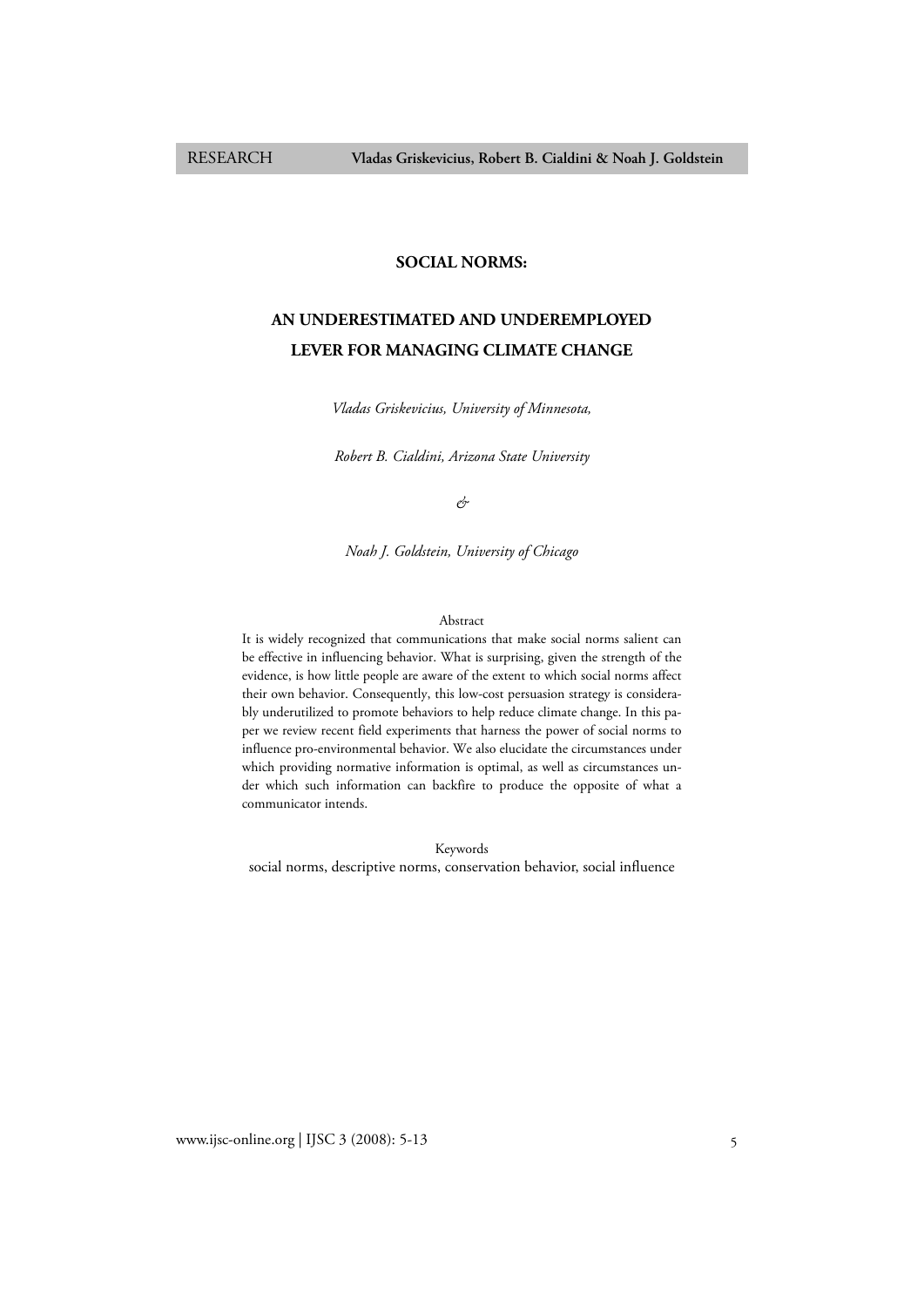# *1. Introduction*

It is rare when a public service announcement (PSA) is seen to have the sort of effectiveness normally reserved for the most successful mass media commercial messages, which typically benefit from much larger production budgets and broadcast frequencies. Yet, there is one PSA that is regularly accorded such status. Called the "Iron Eyes Cody spot" (after the actor who starred in it), it begins with a shot of a stately, buckskin-clad Native American chief paddling his canoe up a river that carries various forms of industrial and individual pollution. After coming ashore near the littered side of a highway, Iron Eyes Cody watches as a bag of garbage is thrown, splattering and spreading along the road, from the window of a passing car. From the refuse at his feet, the camera pans up slowly to his face, where a tear is shown tracking down his cheek. In the final moments of the spot, a narrator starkly states: "People Start Pollution, People Can Stop It."

Broadcast for many years in the 1970s and 1980s (and updated in the 1990s), the spot won numerous awards and millions upon millions of dollars of donated airtime. It has even been named the 16<sup>th</sup> best television commercial of all time by *TV Guide* magazine ("The Fifty Greatest," 1999). But despite the fame and recognition value of this touching piece of public service advertising, we must pause to consider the impact the ad had on the environment: Was this ad effective at curbing pollution? Considering the popularity and emotional impact of the spot, this question may seem preposterous. But much scientific evidence suggests that the ad might not have been optimally designed to reduce pollution—and may even have increased the very behavior it set out to curb.

As we discuss in this article, the key reason why the most popular public service announcement had the potential to do a serious disservice to the environment lies in the power of social norms—specifically, *descriptive social norms* (Cialdini, Reno, & Kallgren, 1990). Descriptive social norms refer to the perception of what is commonly done in a situation. Scholars of various kinds have long documented the powerful influence that observed social behavior has on spurring subsequent similar behavior in the observers (e.g., Cialdini et al., 1990; Festinger, 1954; Le Bon, 1895/1960; MacKay, 1841/1932; Milgram, Bickman, & Berkowitz, 1969). What's surprising, given the ubiquity and strength of the evidence, is how little people are aware of the power of such norms on their own behavior, including many behaviors that can contribute to global warming. In this paper we examine how this potent form of influence can exert its power on us—and on climate change at two crucial and often-encountered decision points: when, as observers, we decide how to interpret the causes of our own actions; and when, as tacticians, we decide how to influence the actions of others. This analysis offers an important point regarding how we, as communicators, can help manage behaviors that contribute to global warming. In particular, whereas many economists, political leaders, and policy makers emphasize that climate change can only be managed by using costly financial incentives or developing expensive technology, we argue that a strategy harnessing social norms provides an effective and lowcost strategy to help reduce our impact on global warming.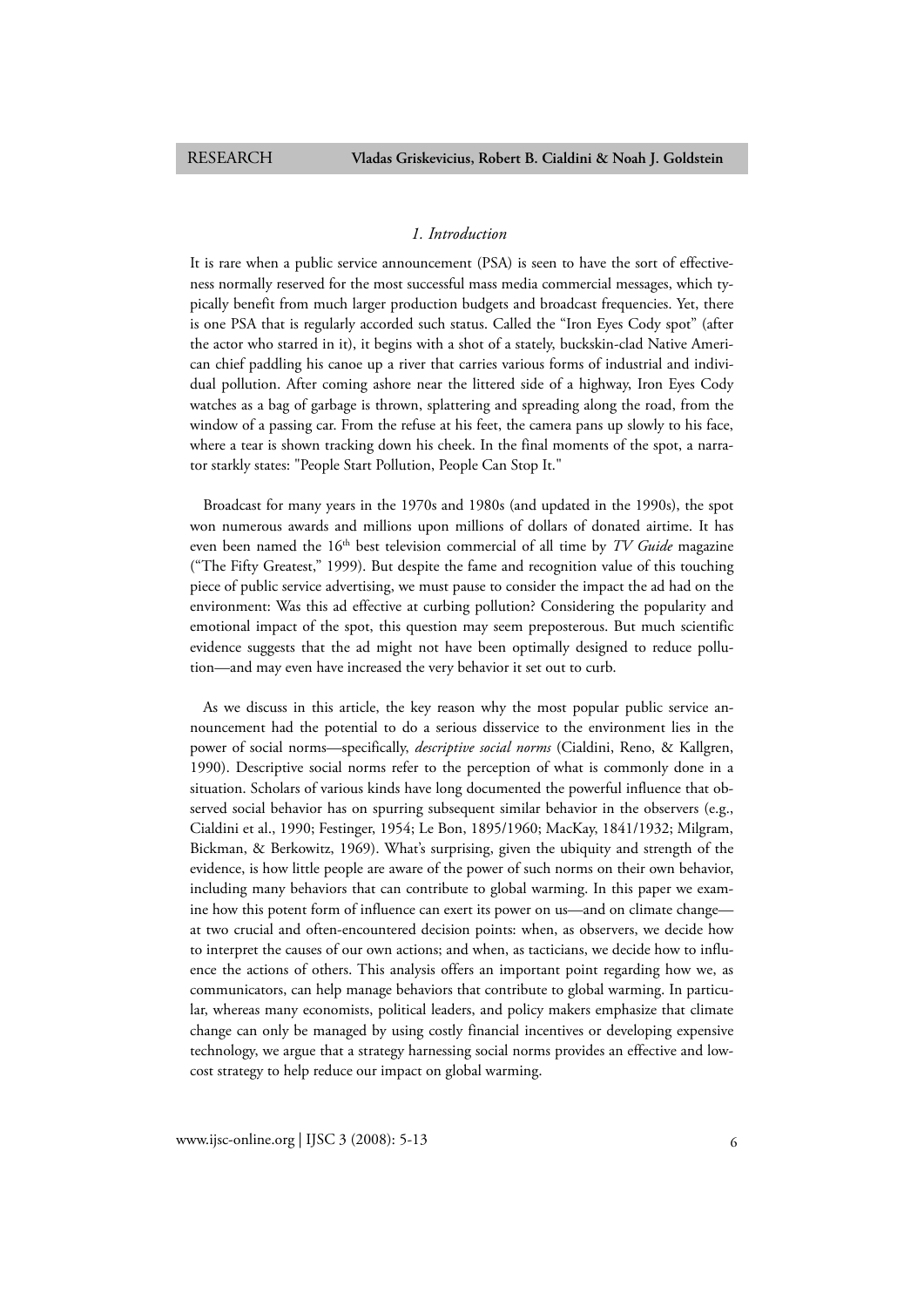### *2. People Underestimate the Influence of Social Norms*

Consider something that occurred a few years ago, when the producers of a TV news magazine program asked one of us to assist with a segment on why people help in everyday (non-emergency) settings. To examine this question, we went into a busy New York subway station and registered how many people chose to compensate a street musician by putting money in his hat. After getting a good measure of the percentage of passersby who gave money to the performer, we changed things slightly: Just before an approaching individual had the option to make a contribution, we had another person (one of our confederates) reach into his pocket and toss a few coins into the hat.

The results were impressive: Passersby who saw another give a donation were eight times more likely to contribute than those who didn't see anyone giving change. But, in our view, an even more noteworthy finding emerged after the study ended. When the people who made a donation were interviewed, not one attributed the donation decision to the fact that they had seen someone else give money. Rather, they claimed that some other factor had been the cause—"I liked the song he was playing" or "I felt sorry for the guy" or "I had some extra change in my pocket." But because we had altered only one thing in the situation—the presence of a helpful individual—we knew that it wasn't any of these factors that made the difference. Instead, the key feature was the action of another person. Yet when our study's participants thought about the reasons for their choices, they never once hit upon the true cause.

This example illustrates a more specific psychological point than the one articulated masterfully by Nisbett and Wilson (1977) that, in general, people are poor at recognizing why they behave as they do. The subway example asserts that people will be particularly clueless when identifying the similar actions of others as causal antecedents. More systematic evidence in this regard comes from a series of studies of perceived motivations for energy conservation that we conducted with our colleagues.

# *3. Energy Conservation and Social Norms*

As part of a large scale survey of residential energy users, we inquired into respondents' views of their reasons for conserving energy at home, as well as reports of their actual residential energy saving activities such as installing energy efficient appliances and light bulbs, adjusting thermostats, and turning off lights (Nolan et al., in press). When respondents were asked to rate the importance to them of several reasons for energy conservation—because it will help save the environments, because it will benefit society, because it will save me money, or because other people are doing it—they rated these motivations in the same order as listed above, with the actions of others (the descriptive social norm) clearly in last place. However, when we examined the relationship between participants' beliefs in these reasons and their attempts to save energy, we found the reverse: The belief that others were conserving correlated twice as highly with reported energy saving efforts than did any of the reasons that had been rated as more important personal motivators.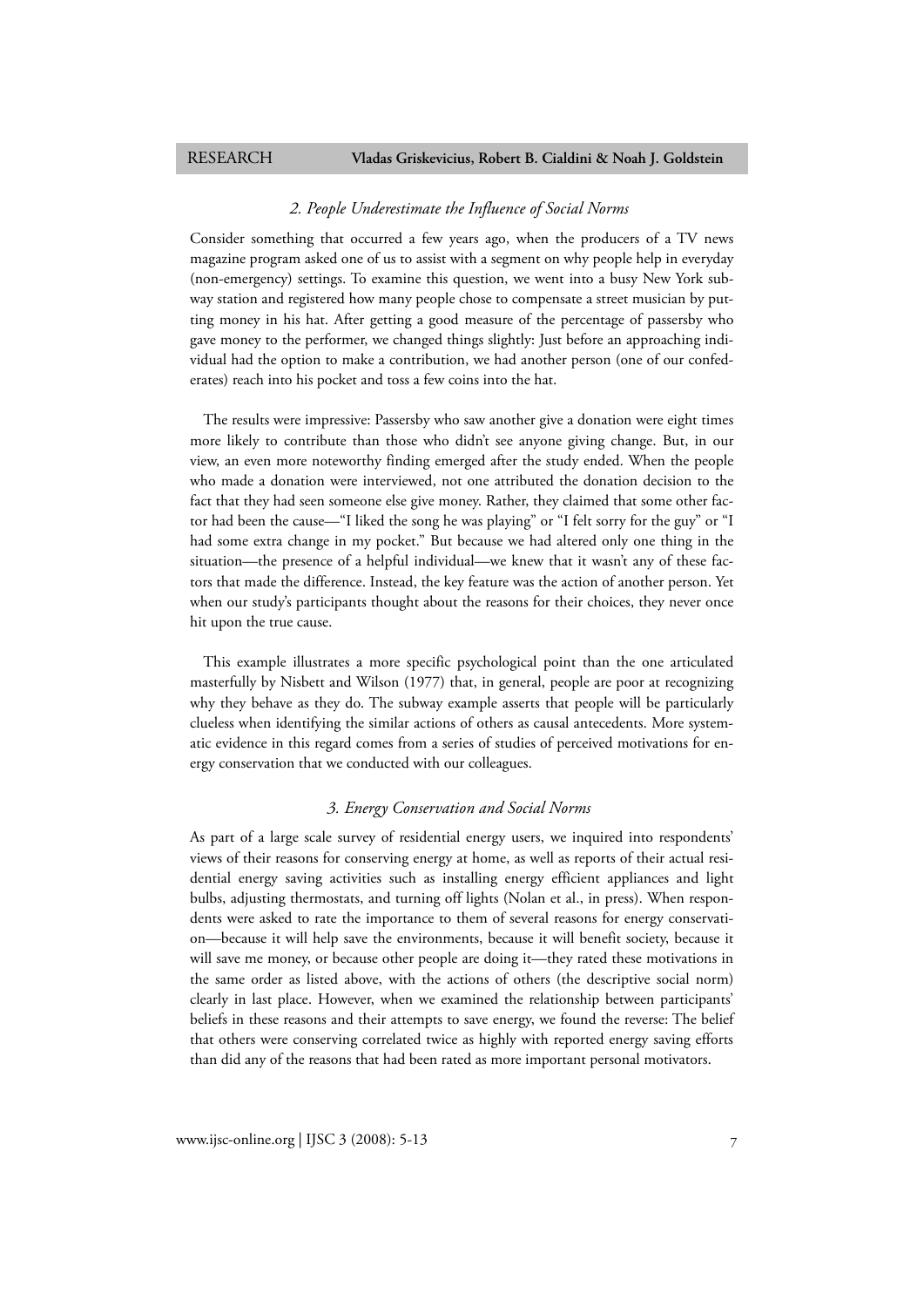To assure that our findings weren't the result of the correlational nature of the survey methodology, a follow-up study employed an experimental design. Residents of a mid-size California community received persuasive appeals on signs placed on their doorknobs once a week for four consecutive weeks. The appeals emphasized to residents that energy conservation efforts would (1) help the environment or (2) benefit society or (3) save them money or (4) were common (normative) in their neighborhood. Interviews with participants revealed that those who received the normative appeals again rated them as least likely to motivate their conservation behavior. Yet, when we examined actual energy usage (by recording participants' electricity meter readings), the normative appeal proved most effective, resulting in significantly more energy conservation than any of the other appeals (Nolan et al., in press; see also Schultz et al., 2007).

The upshot of these studies is plain. When it comes to estimating the causes of their conduct, people seem especially blind to the large role of others' similar behavior. They don't just fail to get this right; they tend to get it precisely wrong. We speculated that people's severe under-estimation of the power of descriptive social norms was costing the environment plenty, including at our very own National Parks.

# *4. The Petrifying Power of Social Norms*

The Petrified Forest National Park in Arizona is regularly in crisis. Each month the park loses more than a ton of petrified wood because of theft. In hopes of preventing such vandalism, the park has instituted a deterrence program whereby new arrivals quickly learn of past thievery from prominently placed signage: "Your heritage is being vandalized every day by theft losses of petrified wood of 14 tons a year, mostly a small piece at a time." Although it is reasonable that park officials would want to instigate corrective action by describing the dismaying size of the problem, an understanding of the workings of social norms tells us that such a message ought to be far from optimal. For example, when one of our former graduate students visited the park with his fiancée—a woman he described as the most honest person he'd ever known, someone who had never taken a paperclip or rubber band without returning it—they quickly encountered a sign warning visitors against stealing petrified wood and decrying the 14 tons of pilfered wood each year. While still reading the sign, he was astonished to detect an elbow in his ribs and to hear his fiancée whisper, "We'd better get ours now."

What could have spurred this wholly law-abiding young woman to want to become a thief and to deplete a national treasure to boot? It has to do with a mistake that park officials made when creating the sign. They tried to alert visitors to the park's theft problem by telling them that many other visitors were thieves. In so doing, they stimulated the precise behavior they had hoped to suppress by making thievery appear commonplace—when, in fact, only 2% of the park's millions of visitors have ever taken a piece of wood.

Park officials are far from alone in this kind of error. Indeed, the producers of the Iron Eyes Cody PSA might have made a similar mistake. Because they didn't give sufficient weight to the power of descriptive social norms, they understandably presented the ten-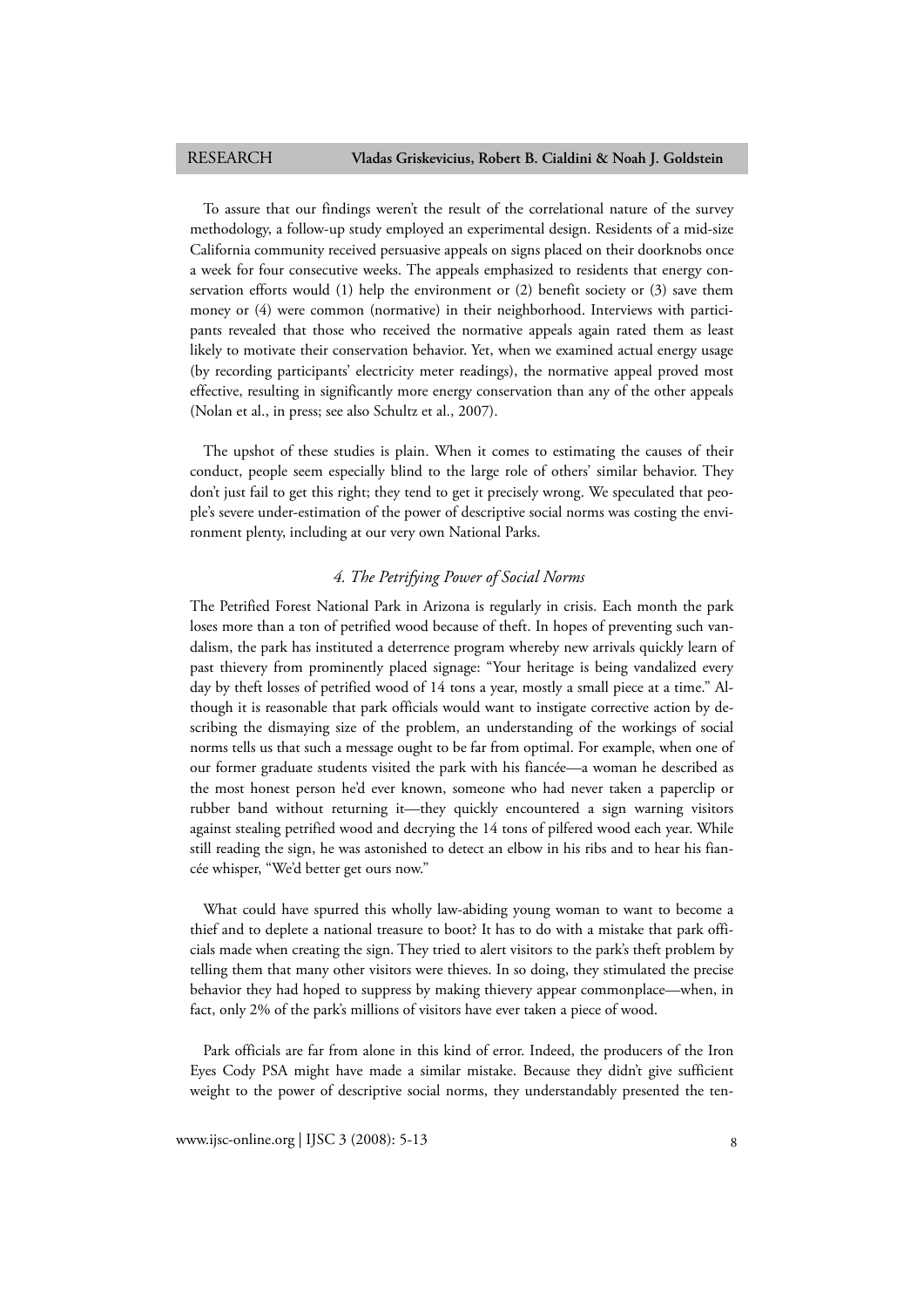dency to litter as regrettably frequent. Although these kinds of claims may be wellintentioned, the communicators have missed something critically important: Within the lament "Look at all the people who are doing this undesirable thing" lurks the powerful and undercutting disclosure "Look at all the people who *are* doing it." In trying to alert one's audience to the growing occurrence of a problem, communicators can inadvertently make it worse. For instance, when the IRS announced that, because so many citizens were cheating on their returns, the agency was going to strengthen penalties for tax evasion, tax fraud went *up* the following year (Kahan, 1997).

To explore this backfire possibility systematically, we conducted an experimental test with our colleagues at the Petrified Forest by alternating a pair of signs in high theft areas of the park (Cialdini et al., 2006). The first sign simulated the kind of sign that was already present at the park: It urged visitors not to take wood, and it depicted a scene showing several different thieves in action, highlighting the problematic prevalence of this behavior. The second sign also urged visitors not to take wood, but it depicted only a lone thief. Visitors who passed the first type of sign—the sign containing the type of normative information that the actual Petrified Forest signage contains—were more than twice as likely to steal the precious wood than those who passed the second type of sign. Thus, by failing to take into account the raw force of descriptive social norms on their guests' behavior, park administrators produced the opposite of what they intended. More generally, because people of all sorts may under-appreciate the strength of social norms, they can engage in persuasion tactics that are not only ineffective but markedly counterproductive.

# *5. Rethinking the Iron Eyes Cody PSA*

At this point it would be appropriate to look back at the Iron Eyes Cody PSA, as the findings of the Petrified Forest study point to reasons for our concern about the effectiveness of that ad. Recall that it depicted a character who shed a tear after encountering an array of litter—rubbish in the water, on the roadside, and tossed from an automobile. No doubt the tear was a powerful reminder that littering is not desirable. But accompanying the reminder was the potentially damaging message that many people *do* litter. Thus, the resultant impact of the message against littering may have been undermined by the unintended presentation of a descriptive social norm for littering.

Were we to suggest a revision of the Iron Eyes Cody PSA, then, it would be to make the procedurally small but conceptually meaningful modification of changing the depicted environment from trashed to clean and emphasizing in the ad that few people litter. Although we would still highlight the lone individual who throws trash on an otherwise pristine highway, this small revision should change the perceived descriptive social norm regarding littering. Then, not only would the tear indicate disapproval of littering by those individuals who do it, but the clean environment would make it clear to viewers that few people actually litter in the first place.

Although we had found that creating signs using this kind of normative strategy was effective at reducing theft at the Petrified Forest, we wanted to investigate whether social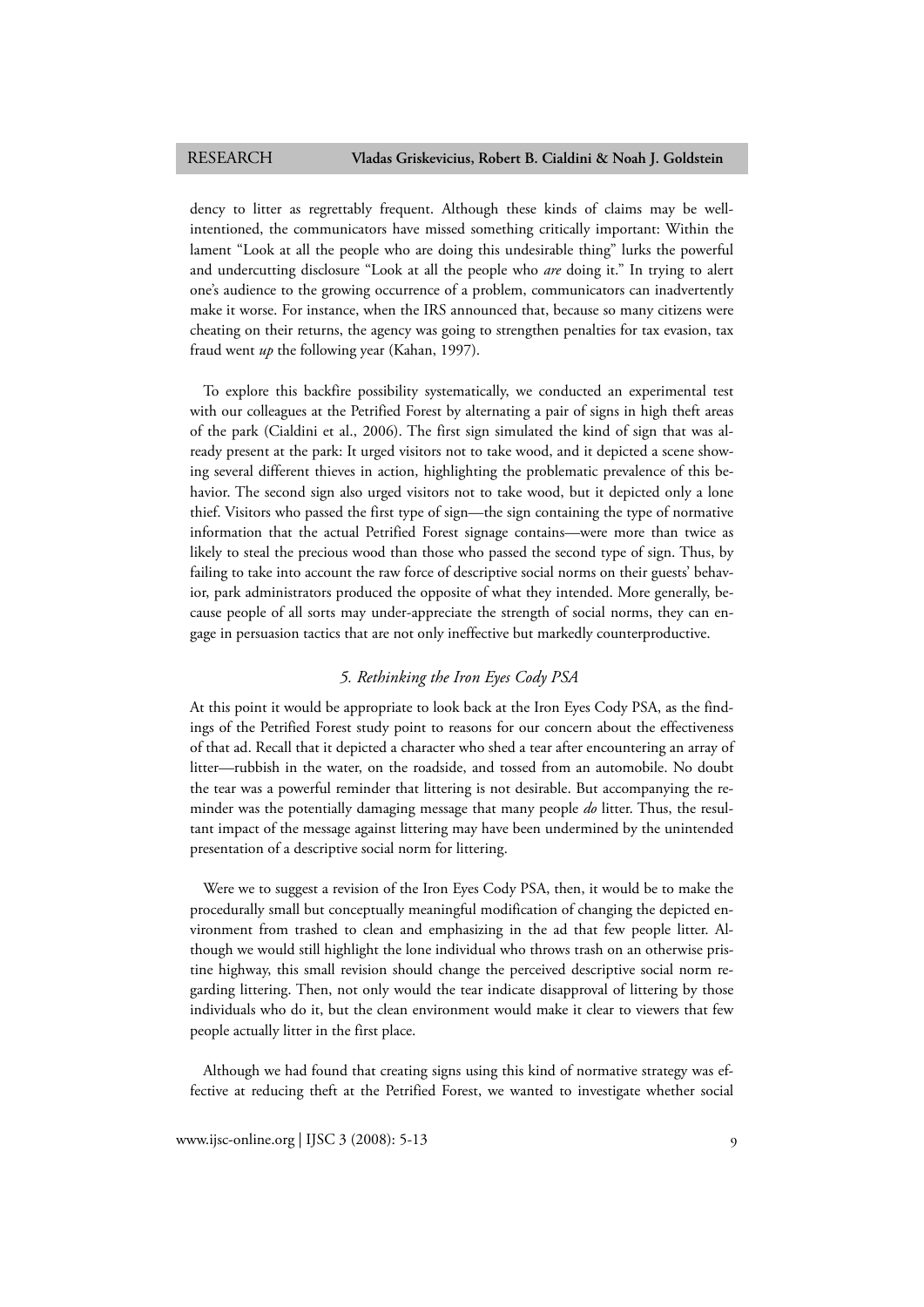norms would be effective in influencing behavior through PSAs. So, along with several colleagues, we created three PSAs designed to increase recycling. Each PSA portrayed a scene in which the majority of depicted individuals engaged in recycling and spoke disparagingly of a single individual in the scene who failed to recycle. When, in a field test, these PSAs were played on the local TV of four Arizona communities, a 25.4% net advantage in recycling tonnage was recorded over a pair of control communities not exposed to the PSAs but whose recycling was also measured during the length of the study (Cialdini et al., 2008).

# *5.1 People Underutilize Social Norms to Help the Environment*

Because people often fail to appreciate the power of social norms on their own behavior, communicators also often fail to implement persuasion tactics that can be highly effective. For instance, increasingly, leaders are finding themselves in need to promote proenvironmental or green behaviors in communities or work environments. Instead of focusing on how many people's existing practices are harming the environment (e.g., "just look at how much energy we're wasting every day"), they would be well advised to focus on what many people have been doing to preserve it, such as turning off lights and computers at the end of the day, recycling paper, and so on.

To test this idea, we examined conservation behaviors in hotel rooms, where guests often encounter a card asking them to reuse their towels. As anyone who travels frequently knows, this card may urge the action in various ways. Sometimes it requests compliance for the sake of the environment; sometimes it does so for the sake of future generations; and sometimes it exhorts guests to cooperate with the hotel in order to save water, energy, and expense (Goldstein & Cialdini, 2007). But what the card *never* says is that the majority of hotel guests do in fact reuse their towels when given the opportunity.<sup>1</sup> We suspected that this omission was costing the hotels—and the environment—plenty.

Here's how we tested our suspicion. With the collaboration of the management of a major hotel in the Phoenix area, we put one of three different cards in its guestrooms. One of the cards stated "HELP SAVE THE ENVIRONMENT," which was followed by information stressing respect for nature. A different card stated "PARTNER WITH US TO HELP SAVE THE ENVIRONMENT," which was followed by information urging guests to cooperate with the hotel in preserving the environment. A final type of card used a social norms appeal, simply stating "JOIN YOUR FELLOW GUESTS IN HELPING TO SAVE THE ENVIRONMENT," which was followed by information that the majority of hotel guests reuse their towels. The outcome? Compared to the first two messages, the social norms message increased towel reuse by 34% (Goldstein, Cialdini, & Griskevicius, in press).

1

<sup>1</sup> According to data from the Project Planet Corporation that manufactures these types of cards, nearly three-quarters of guests who are informed about a hotel's reuse program comply at least once during their stay.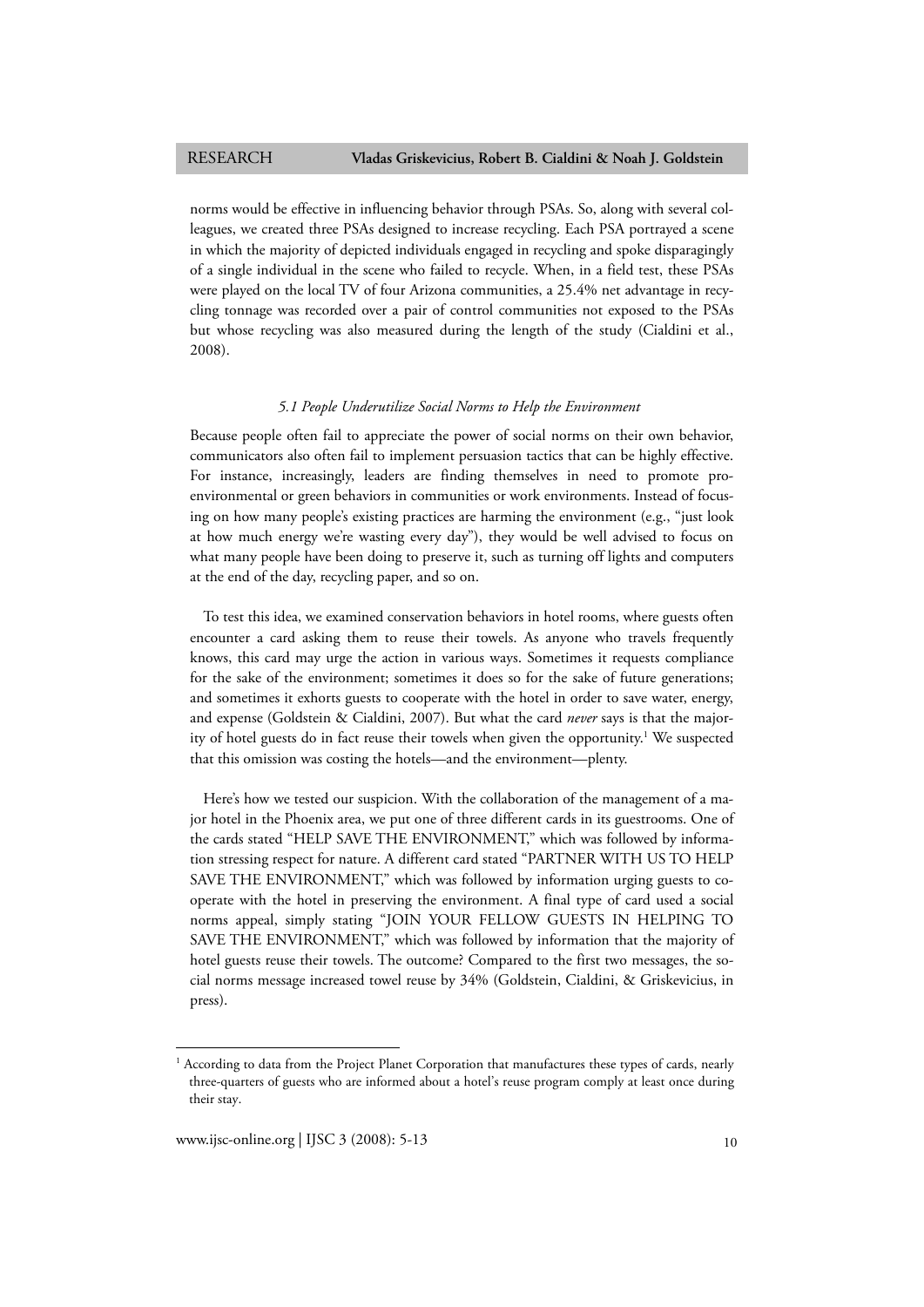Although the specific lesson of this experiment—that social norms are a powerful lever for change—is one we've already covered, there is a second, larger message that seems at least as telling: The communication that generated the most participation in the hotel's towel recycling program was the one that, to our knowledge, no hotel has ever used. Apparently, this simple but effective type of social norms-based appeal doesn't appear in the persuasive efforts of hotel conservation programs because developers never estimate that it will work as powerfully as it does.

### *5.2 Optimizing the Power of Social Norms*

There are two additional points that one needs to know to maximize the influence of social norms. First, social norms will have particularly strong impact on recipients under conditions of uncertainty (Cialdini & Goldstein, 2004; Griskevicius et al., 2006), which makes sense. After all, when unsure, people don't look inside themselves for answers; all they'll see there is confusion. Instead, they look outside, to others, for evidence of how to act. This means that when conditions have recently changed—because of an introduction of a new green product, a new report on the depletion of the environment, or a new law related to pro-environmental action—the unfamiliar conditions will make people especially attentive and responsive to information about how others are dealing with it. Consequently, it also means that leaders would lose great persuasive leverage if they failed to marshal and employ such information in their communications precisely at these times.

In addition to being particularly influenced under uncertainty, people are also especially influenced by those others who are similar to them (Cialdini & Goldstein, 2004; Goldstein & Cialdini, 2007). Again, this makes sense: We are most trusting of others who are most like us. Indeed, recall the study discussed earlier in which we asked Californians about the reasons why they conserve energy. Although residents' energy conservation was most influenced by whether they believed other people were conserving energy (the social norm), the key factor was *which* other people—other Californians, other people in their city, or other residents in their specific community. Consistent with the idea that people are most influenced by similar others, the power of social norms grew stronger the closer and more similar the group was to the residents: The decision to conserve was most powerfully influenced by those people who were most similar to the decision makers—the residents of their own community (Nolan et al., in press; Schultz, 1999).

Similarity also enhances the power of social norms when the decision maker is connected to others by a similar circumstance. For example, recall that in the hotel study mentioned earlier, guests' towel reuse jumped dramatically when they were simply informed that many of the hotel's guests reuse their towels. But we had included another sign in this study that produced an even higher rate of towel reuse. The persuasive message in this peak condition was almost identical to the one in which people were told about the behavior of other guests, except that we added a few key words—guests were told that the majority of the guests *who have stayed in this room* had reused their towels (Goldstein et al., in press). Because people are especially likely to look to similar others when deciding how to act, the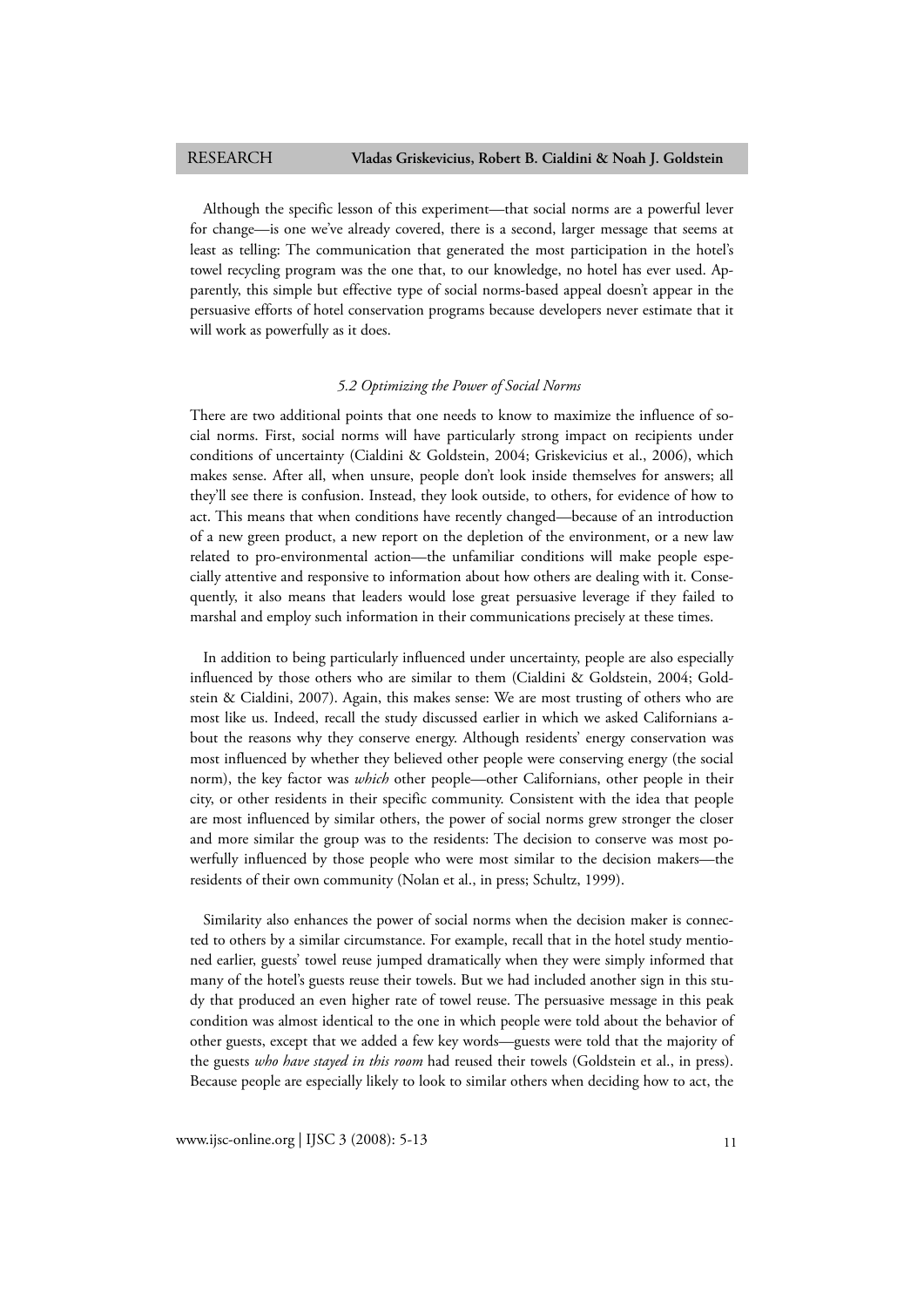actions of people who have been in similar situations were especially powerful at influencing their behavior.

## *6. Conclusion*

Anyone who has ever relied on income from a tip jar has probably learned a valuable lesson in the power of descriptive social norms: An empty jar stays empty; a jar with a few bills fills quickly. People who choose to put money in the jar are rarely aware of how the tipping decisions of previous customers influence their own decision—so much so that they are likely to say that the amount of money in the jar has no influence at all. But a large body of scientific evidence counsels otherwise. Although individuals of all kinds underestimate the effects of social norms on their own decisions, that influence is both potent and omnipresent. Yet, this powerful and low-cost source of persuasion remains systematically underutilized by policy makers, leaders, and communicators interested in helping fight climate change. And who can blame them: It's easy to overlook a simple persuasion tool when would-be persuaders believe it doesn't work on them.

Of course, the power of the social norms is not limited to the reduction of littering or to the increase of recycling. Communicators can employ normative approaches to promote numerous behaviors that help fight climate change, ranging from saving energy at the home and office, carpooling, taking public transportation, to supporting public policies that help reduce global warming. In such cases, recall that not only would it be wise to communicate that many others are engaging in these behaviors, but that many others who are similar to your audience, are engaging in that behavior. For example, if a nonprofit group wanted to encourage carpooling in Sacramento, California, by creating a billboard ad, it would be wise to communicate that many residents of Sacramento (as opposed to many residents of California) are carpooling.

It is important to acknowledge that in some circumstances, the descriptive social norms do not seem to be on our side—at least not at first glance. For example, it might be the case that only 3% of all Sacramento residents carpool to work. But a percentage is only but one way of thinking about the descriptive social norms. It may be the case that 3% is the equivalent of tens of thousands of drivers who carpool in Sacramento. And if that were the case, one could honestly convey the message that lots of people are performing actions that help prevent climate change.

In conclusion, almost all individuals or organizations can use social norms by simply bringing to light the true levels of desirable pro-environmental behavior among others. Hotel managers, for example, are aware that most guests reuse their towels during their stay. Yet, as we've seen, none has informed their guests of this environment- and moneysaving fact. The bottom line is that the strategic value of peer opinions, experiences, and behaviors should not be lost on communicators aiming to fight climate change. The actions of others can provide a goldmine of persuasive resources. And that mine is… well, a terrible thing to waste.